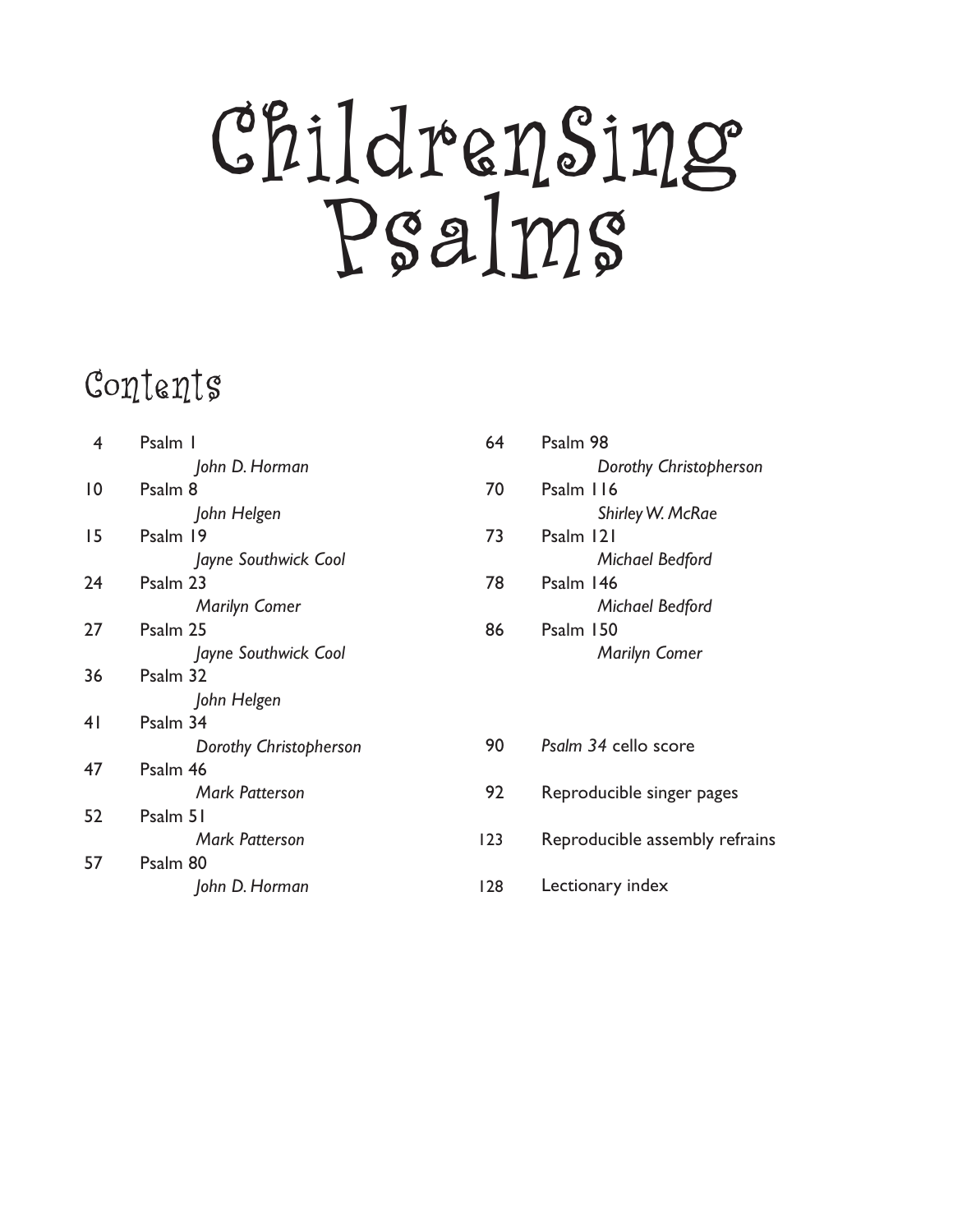### Editor's Foreword

Let everything that has breath burst into song praising God! With that in mind, what better place to begin than the psalms, the Songs of David. As Walter Brueggemann states in his book *The Message of the Psalms*, "The psalms permit the faithful to enter at whatever level they are able—in ways primitive or sophisticated, limited or comprehensive, candid or guarded. The faithful, of all sorts and conditions, with varying skills and sensitivities, here find the bread of life as abiding nourishment."

This collection of fifteen psalm settings provides a wide variety of involvement from the very young to the very old. In many of the compositions you will find a choir of children taking the lead in teaching a refrain to the assembly with a cantor or a choir giving expression to the verses. As an assembly, we are together at this moment in worship, experiencing one another as the body of Christ.

Use these psalms repeatedly throughout the three year Revised Common Lectionary. A lectionary index is included in the collection. Sing them whenever they appear until they become a part of the singers' memory. In my thirty years of working and writing about children in worship, my presentations at worship conferences have specifically encouraged directors to teach the psalms to children. The refrains in this collection can be a beginning. Keep them alive for children by writing a psalm number on a card and ask them either to sing the refrain to a particular psalm or to recite the words. Give them bread for nourishment, as Bruggemann proposed, and allow the psalms to be the nourishment children and congregations together carry with them on their faith journey.

The composers of this collection have enhanced the psalm verses with a variety of styles: adding handbells, Orff instruments, non-pitched instruments, and, as in one selection, a cello. It is with a deep sense of appreciation that I applaud Michael Bedford, Dorothy Christopherson, Jayne Southwick Cool, John Helgen, John Horman, Shirley McRae, and Mark Patterson for their musical offerings. I also added two psalms to this collection, along with teaching suggestions for each psalm in the collection.

Sing the psalms, pray the psalms, and let them speak to the hearts, minds, and lives of all the faithful.

*~Marilyn Comer October, 2008*

References to BCP are to *The Book of Common Prayer* (1979).

ChildrenSing Psalms Marilyn Comer, editor

Editors: Carol Carver, Mark Weiler Engraver: Vaimar Music Engraving

Copyright © 2009 Augsburg Fortress. All rights reserved. Unless otherwise noted, no part of this book may be reproduced in any manner without prior written permission from the publisher or from the other copyright holders. Write to: Permissions, Augsburg Fortress, P.O. Box 1209, Minneapolis, MN 55440-1209.

The paper used in this publication meets the minimum requirements of American National Standard for Information Sciences—Permanence of Paper for Printed Materials, ANSI Z329.48-1984.

Printed in the U.S.A. ISBN 978-0-8006-6387-2

13 12 11 10 09 1 2 3 4 5 6 7 8 9 10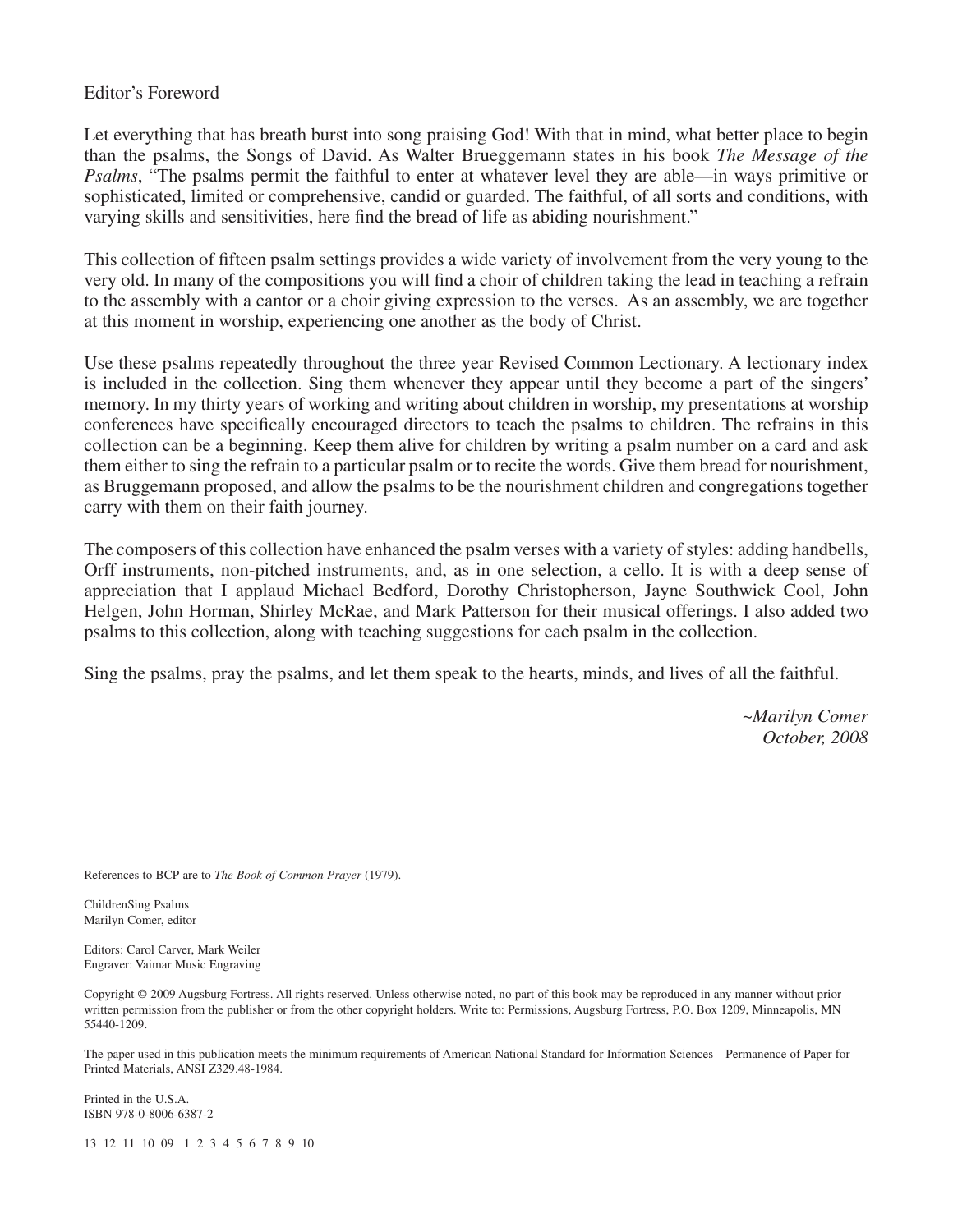Psalm 1 is an excellent opportunity to use two choirs. One sings the refrain while the other sings the verses.

Begin teaching by experiencing the feeling of three beats to a measure through body percussion: pat legs on 1, clap hands on 2, snap fingers on 3. Keep it slow and steady while the leader speaks the words in rhythm.

Make a card from poster board with these notes:



Ask the singers to look carefully at the card while the leader sings sol-mi-do; the singers echo.

Distribute copies of the music. On the first page, beginning with the first staff line, with their pointer finger moving from left to right, stop on the measure that matches the card *(measure 10)*. Ask them to name the staff lines and the words.

Continue to the next staff line. Repeat this pattern each time, asking for the words before singing the words on sol-mi-do.

To encourage the feeling of the rest in measure 7, bring the palms of both hands together with little sound. Hold in place for the three beat pattern, releasing on the first beat of the next measure.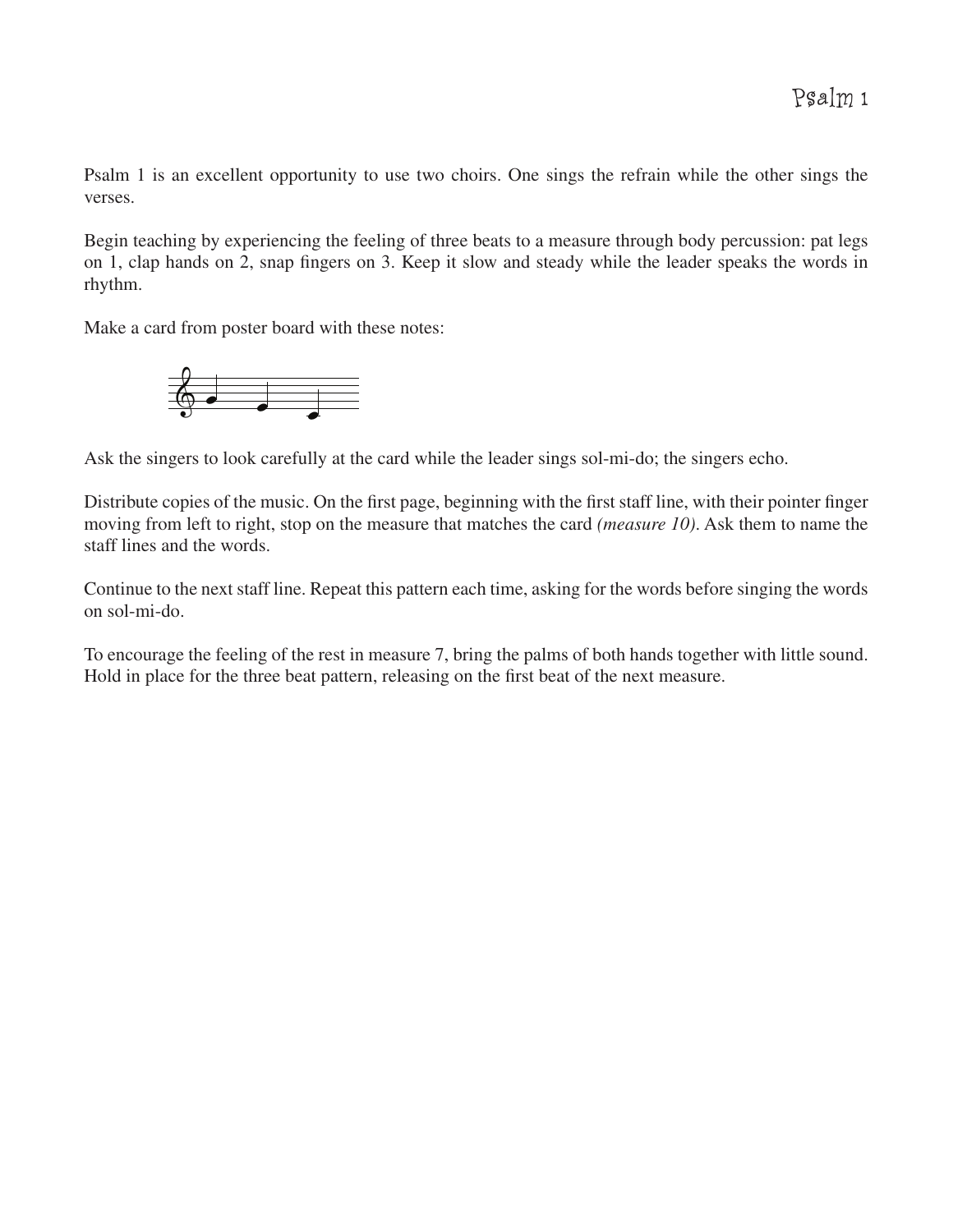## Psalm 1

### JDH, based on Ps. 1 John D. Horman





*ChildrenSing Psalms,* ed. Marilyn Comer, ISBN 978-0-8006-6387-2 Copyright © 2009 Augsburg Fortress. All rights reserved. Printed in U.S.A. Duplication in any form prohibited without publisher's written permission.